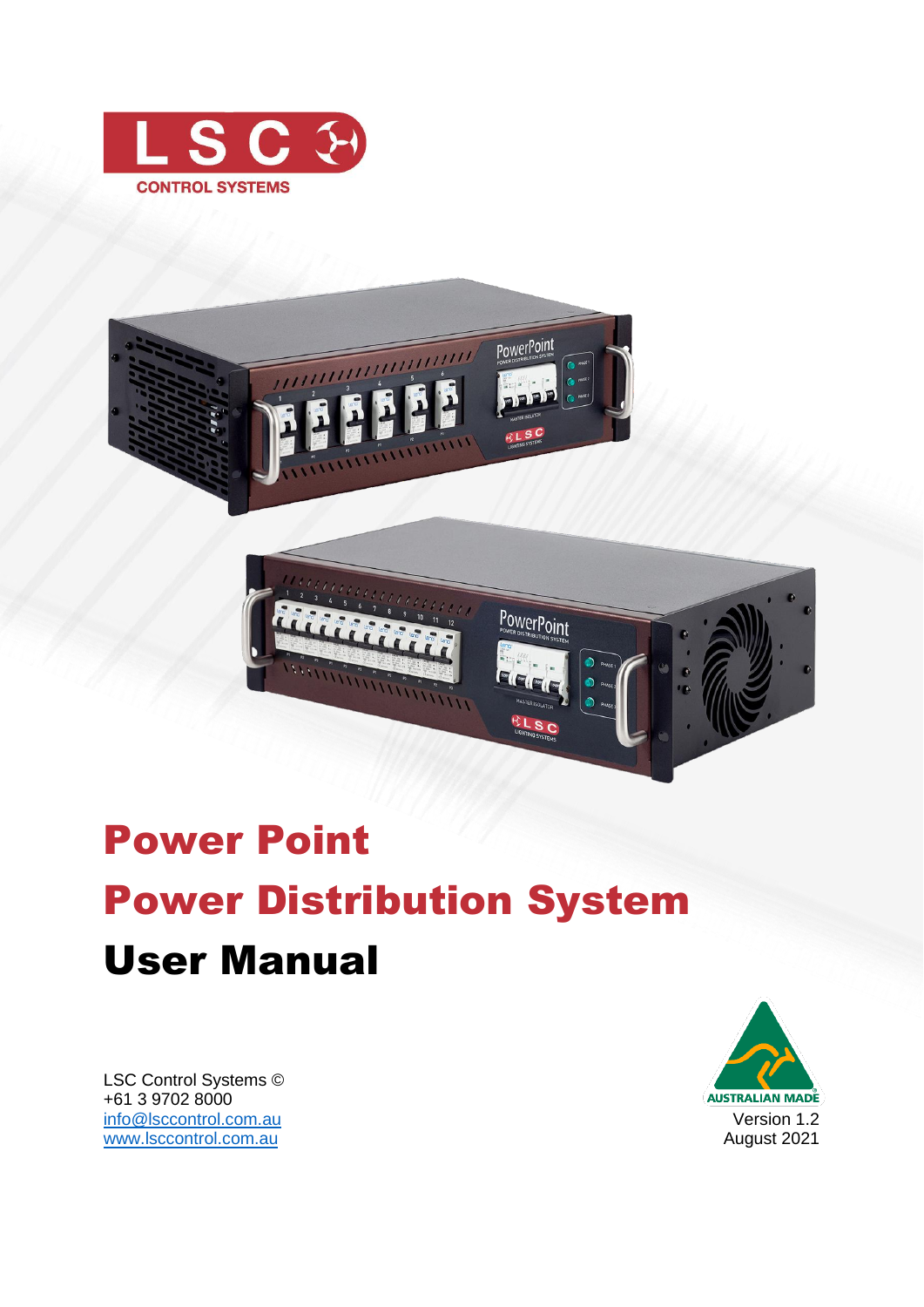#### **Disclaimer**

LSC Control Systems Pty Ltd has a corporate policy of continuous improvement, covering areas such as product design and documentation. To achieve this goal, we undertake to release software updates for all products on a regular basis. In light of this policy, some detail contained in this manual may not match the exact operation of your product. Information contained in this manual is subject to change without notice.

In any event, LSC Control Systems Pty Ltd cannot be held liable for any direct, indirect, special, incidental, or consequential damages or loss whatsoever (including, without limitation, damages for loss of profits, business interruption, or other pecuniary loss) arising out of the use or the inability to use this product for its intended purpose as expressed by the manufacturer and in conjunction with this manual.

Servicing of this product is recommended to be carried out by LSC Control Systems Pty Ltd or its authorised service agents. No liability will be accepted whatsoever for any loss or damage caused by service, maintenance or repair by unauthorised personnel. In addition, servicing by unauthorised personnel may void your warranty.

LSC Control Systems' products must only be used for the purpose for which they were intended.

Whilst every care is taken in the preparation of this manual, LSC Control Systems takes no responsibility for any errors or omissions.

#### Copyright Notices

"LSC Control Systems" is a registered trademark.

lsccontrol.com.au is owned and operated by LSC Control Systems Pty Ltd.

All Trademarks referred to in this manual are the registered names of their respective owners.

All rights reserved.

Contact Details

LSC Control Systems Pty Ltd

ABN 21 090 801 675

65-67 Discovery Road Dandenong South, Victoria 3175 Australia Tel: +61 3 9702 8000

email: [info@lsccontrol.com.au](mailto:info@lsccontrol.com.au) web: [www.lsccontrol.com.au](http://www.lsccontrol.com.au/)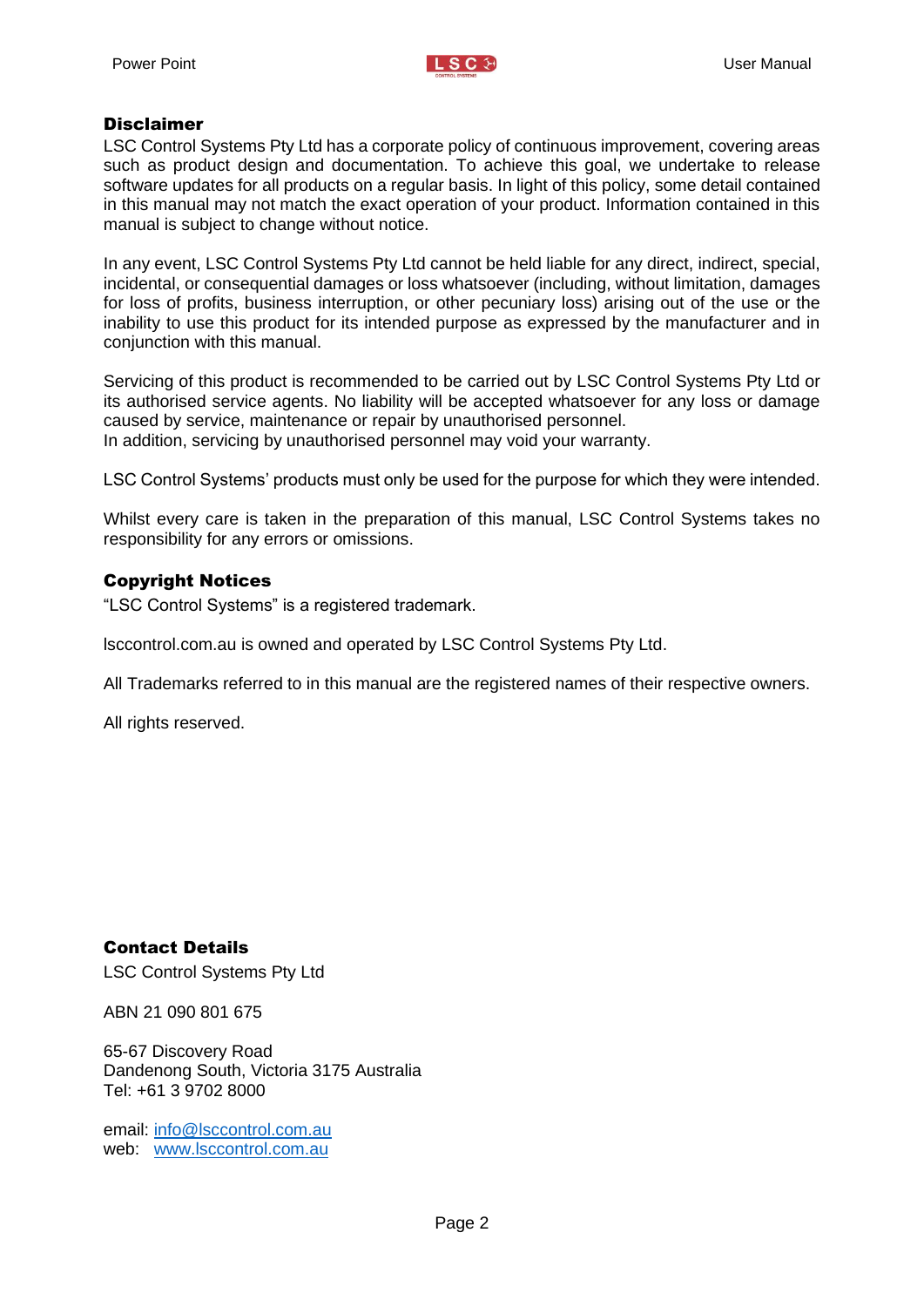# **Contents**

| 1            |       |    |
|--------------|-------|----|
|              | 1.1   |    |
|              | 1.2   |    |
| $\mathbf{2}$ |       |    |
| 3            |       |    |
|              | 3.1   |    |
|              | 3.2   |    |
|              | 3.3   |    |
|              | 3.4   |    |
|              | 3.4.1 |    |
|              | 3.4.2 |    |
| 4            |       |    |
|              | 4.1   |    |
|              | 4.2   |    |
| 5            |       |    |
|              | 5.1   |    |
|              | 5.2   |    |
| 6            |       | -6 |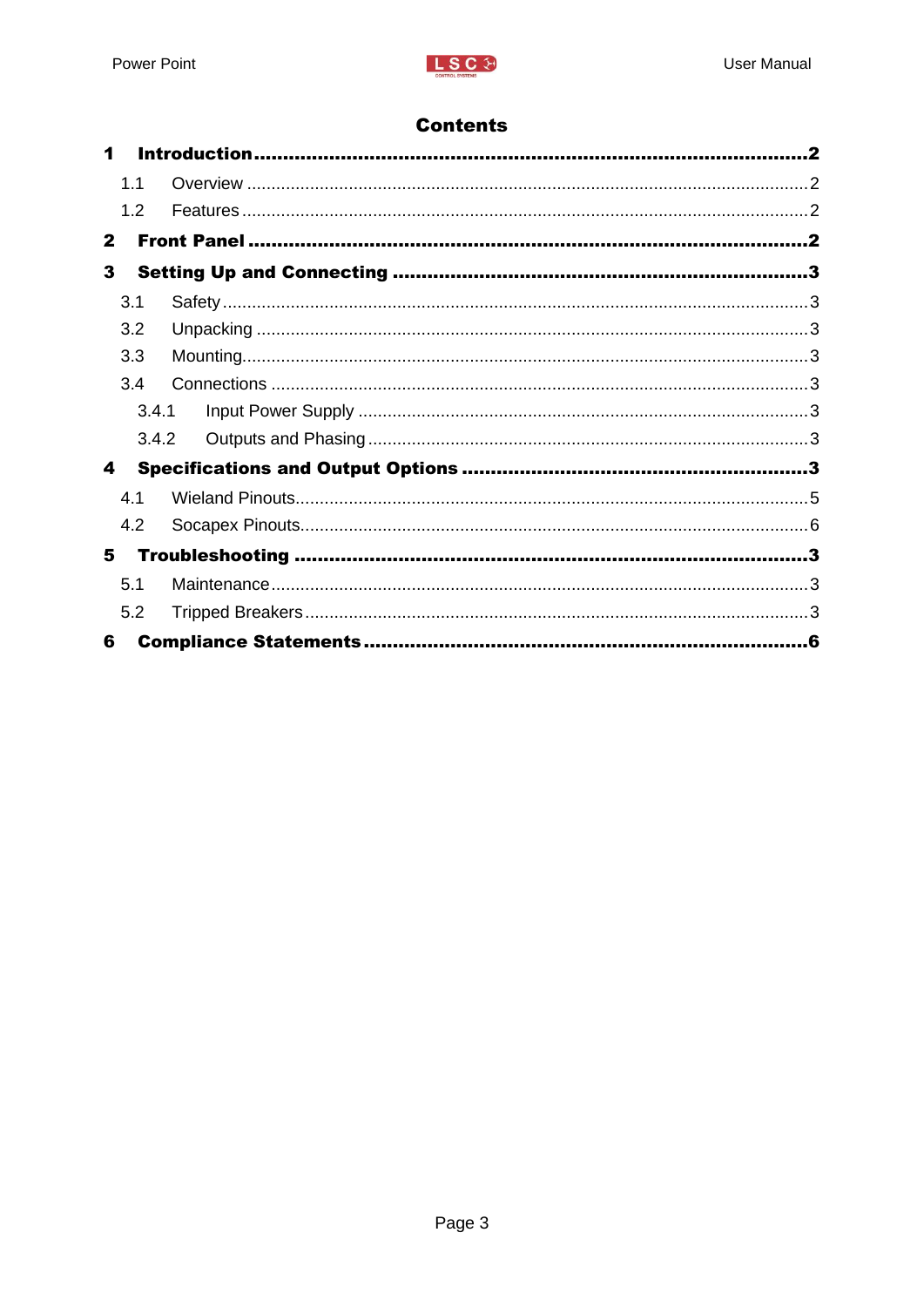#### 1 Introduction

#### <span id="page-3-1"></span><span id="page-3-0"></span>1.1 Overview

PowerPoint is a simple to use power distribution unit with a 3 phase mains input (single phase input available) and either 6 or 12 single phase outputs depending upon the model.

Designed for applications wherever fixed or mobile power distribution is required, the PowerPoint distribution rack offers a 4-pole mains input isolator switch with Neutral Disconnect as standard and individual RCBO (RCD+MCB) per output channel. There are also 3 neon phase indicators to show power input to the rack.

Output circuit rating can be specified as either 10A, 16A or 25 Amps and back panel options include either Australian GPO, Socapex, PowerCon or Hard Wired Terminals, depending upon the model.

#### <span id="page-3-2"></span>1.2 Features

The PowerPoint Feature list includes:

- A front panel mounted 4-pole mains input isolator switch with neutral disconnect as standard provides easy access for quick isolation for the PowerPoint
- Three neon indicators show state of input phase power. Easily visible from a distance
- Twelve 10A, twelve 16A or six 25A output circuits
- Residual Current circuit Breaker with Overcurrent protection (RCBO) devices for each output circuit are used to combine protection against current overload and short circuits and protection against earth leakage currents. Essentially, they protect connected loads and prevent users from receiving a life threatening shock. Standard on all LSC power products
- The PowerPoint is at home as a 19" rackmount module in portable flight cases or touring frames or permanently installed in equipment racks. Versatility plus for any situation!
- Three phase operation
- Single phase operation possible
- Utilising the same proven mechanical chassis as LSC's premier products such as the APS power distribution unit, GEN VI and RED3 dimmers, the PowerPoint is built to the same exacting standards ensuring great consistent performance when you need it, time after time.

<span id="page-3-3"></span>

See section [4](#page-4-10) for rear panel options.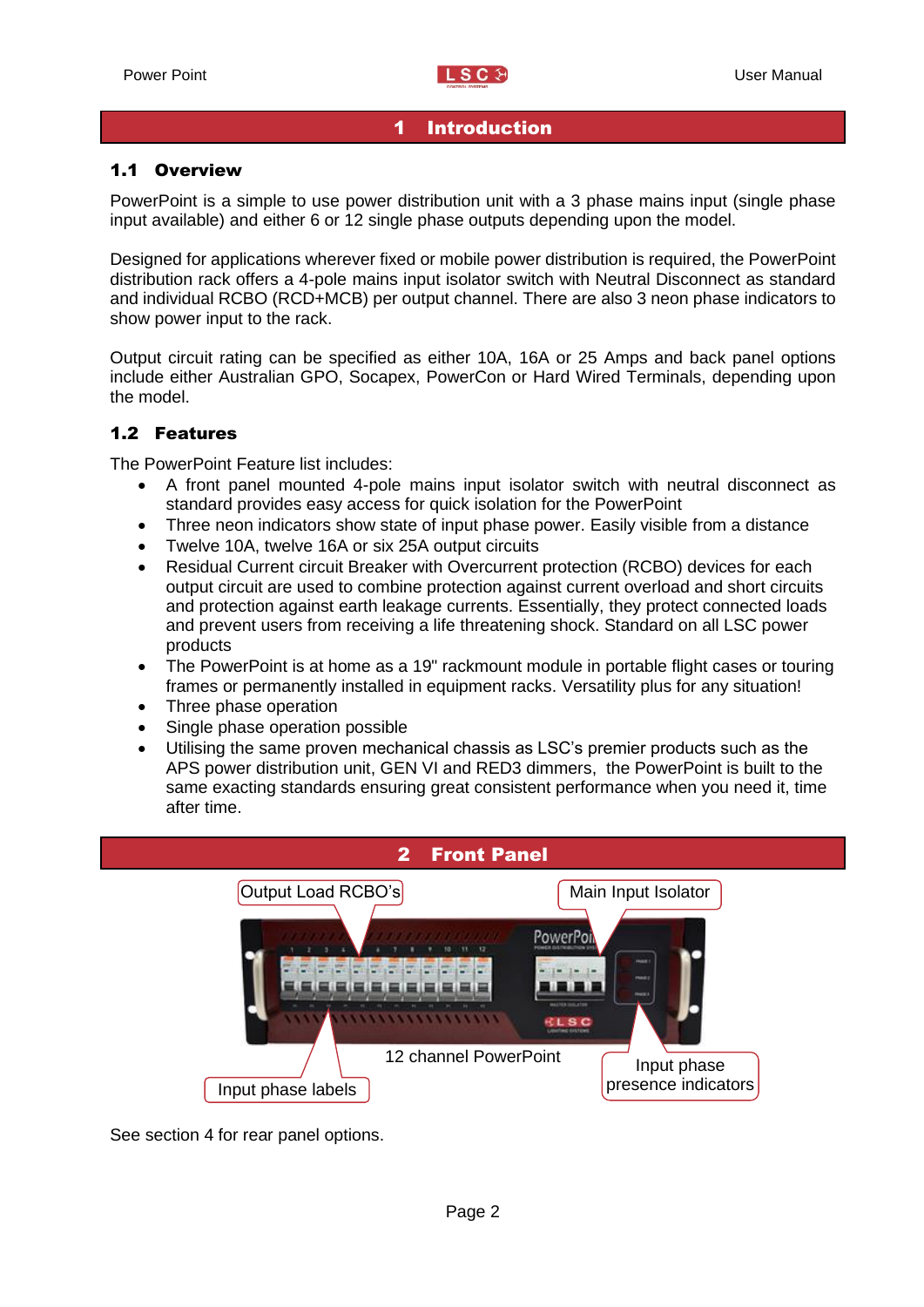## 3 Setting Up and Connecting

## <span id="page-4-1"></span><span id="page-4-0"></span>3.1 Safety

All electrical work must be carried out by suitably qualified persons.

## <span id="page-4-2"></span>3.2 Unpacking

Your PowerPoint is fully tested and inspected before leaving the factory. Upon delivery, inspect the PowerPoint for signs of damage. In the event of any damage, contact your LSC agent.

#### <span id="page-4-3"></span>3.3 Mounting

The PowerPoint is designed for mounting in a standard 19 inch rack. It occupies 3RU (Rack Units) of space.

#### <span id="page-4-4"></span>3.4 Connections

#### <span id="page-4-5"></span>3.4.1 Input Power Supply

Always ensure that the Input Isolator is in the OFF position before connecting or disconnecting the input power.

PowerPoint must be fed from a suitable external circuit breaker.

The nominal input voltage is 220-240 Volts. 3-phase Star (380-415V). 50-60Hz. Single phase operation is possible but input current must be limited to 63A in total.

#### <span id="page-4-6"></span>3.4.2 Outputs and Phasing

Always ensure that the Output Load RCBO's are in the OFF position before connecting or disconnecting any loads.

The individual outputs are fed from the following input power phases. This input phase numbering is also shown on the front panel below each output circuit breaker.

| Input Phase   Output             |  |  | Input Phase   Output |                 |
|----------------------------------|--|--|----------------------|-----------------|
|                                  |  |  |                      |                 |
|                                  |  |  |                      |                 |
|                                  |  |  |                      |                 |
|                                  |  |  |                      |                 |
|                                  |  |  |                      |                 |
|                                  |  |  |                      | 12 <sub>1</sub> |
| $\sim$ $\sim$<br>. .<br>٠<br>. . |  |  |                      |                 |

4 Troubleshooting

<span id="page-4-10"></span><span id="page-4-7"></span>*Warning. No user controls or user serviceable parts are located inside the* PowerPoint*. Refer all servicing to suitably qualified personnel.* 

#### <span id="page-4-8"></span>4.1 Maintenance

Check that all connector screw terminals (if fitted) are tight. This must be performed by a suitably qualified person.

#### <span id="page-4-9"></span>4.2 Tripped Breakers

If a channel is not working check the RCBO (**R**esidual **C**urrent circuit **B**reaker with **O**ver current protection) for that channel. If the RCBO has tripped (OFF), firstly try to determine the cause of the breaker tripping. It could be a blown lamp or a circuit overload or a earth leakage fault. Rectify to problem (replace the lamp or reduce the load) then restore the RCBO by pushing it all the way down then lifting it up. If the RCBO continues to trip, refer the problem to a suitably qualified person.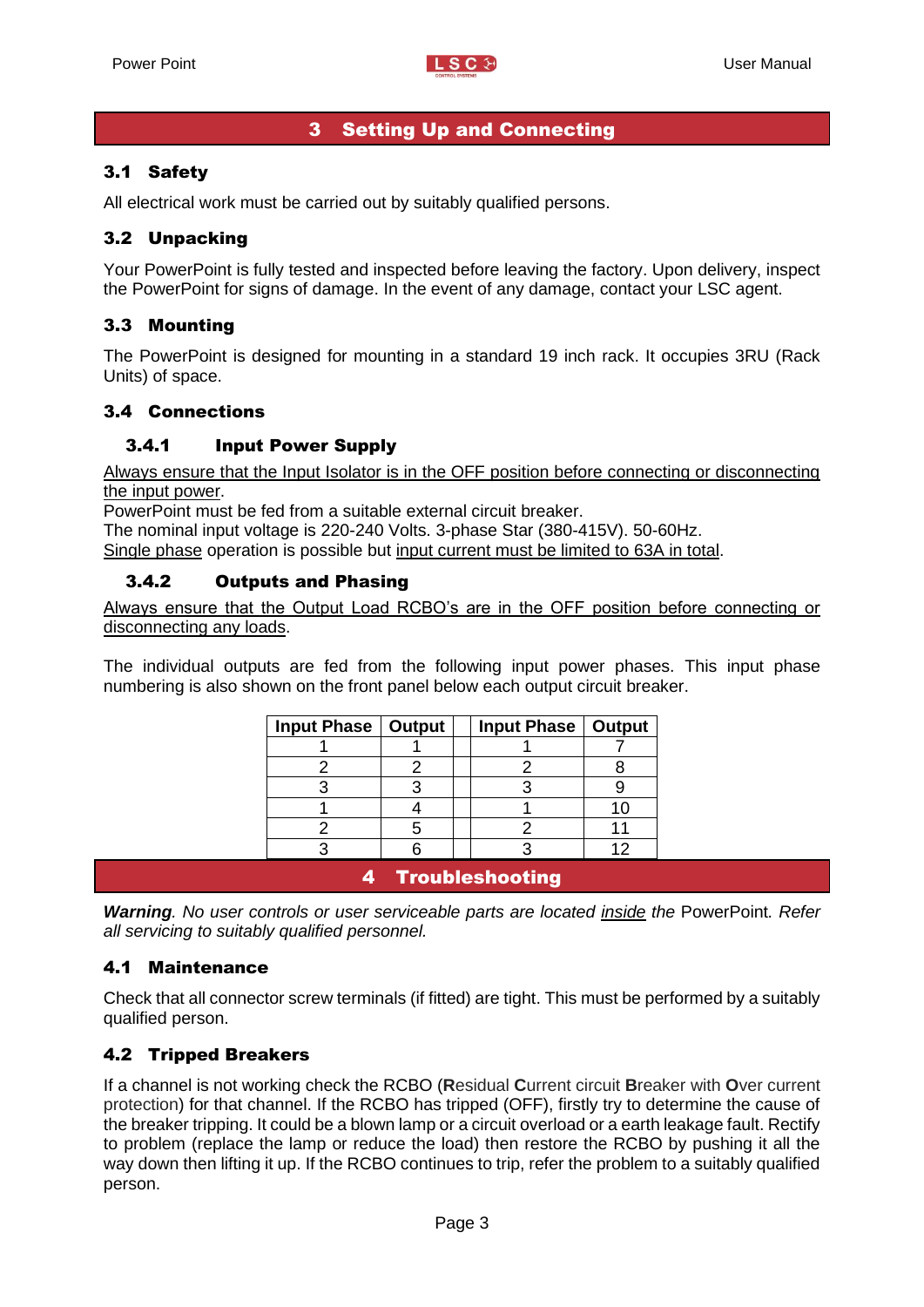

|                    | <b>Specifications and Output Options</b><br>5                                                                 |                                                               |                                                              |  |
|--------------------|---------------------------------------------------------------------------------------------------------------|---------------------------------------------------------------|--------------------------------------------------------------|--|
| <b>Model</b>       | 12 x 10A                                                                                                      | 12 x 16A                                                      | 6 x 25A                                                      |  |
| <b>Protection</b>  | <b>10A Residual Current</b><br>Breaker (RCBO) per<br>output channel                                           | <b>16A Residual Current</b><br>Breaker (RCBO) per             | 25A Residual Current<br>Breaker (RCBO) per<br>output channel |  |
|                    |                                                                                                               | output channel<br>30mA Earth leakage trip current per channel |                                                              |  |
|                    | Front panel mounted neon power indicator per phase                                                            |                                                               |                                                              |  |
|                    | Mains power input protected by 4-pole mains isolator switch with neutral                                      |                                                               |                                                              |  |
|                    | disconnect<br>* PWP12/16/32A                                                                                  |                                                               |                                                              |  |
|                    | model supplied with 3-                                                                                        |                                                               |                                                              |  |
|                    |                                                                                                               | phase 32A MCB in lieu                                         |                                                              |  |
|                    |                                                                                                               | of                                                            |                                                              |  |
|                    |                                                                                                               | 4-pole mains isolator<br>* PWP12/16/40A                       |                                                              |  |
|                    |                                                                                                               | model supplied with 3-                                        |                                                              |  |
|                    |                                                                                                               | phase 40A MCB in lieu                                         |                                                              |  |
|                    |                                                                                                               | Ωf<br>4-pole mains isolator                                   |                                                              |  |
| <b>Power</b>       |                                                                                                               | Nominal 100-240V AC                                           |                                                              |  |
|                    |                                                                                                               | 3-phase star TN-S with fully rated earth, 50-60Hz             |                                                              |  |
|                    | Operating range typically 90-260V AC 45-65Hz                                                                  |                                                               |                                                              |  |
|                    | Auto voltage and frequency adjustment<br>Hardwired models supplied with rear panel mounted 5 cage clamp style |                                                               |                                                              |  |
|                    | terminals                                                                                                     |                                                               |                                                              |  |
|                    | Supplied with 1.2m                                                                                            | Supplied with 1.2m                                            | Supplied with 1.2m                                           |  |
|                    | long H07 rubber 5 core<br>x 6mm <sup>2</sup> cable with 32A                                                   | long H07 rubber 5 core<br>x 10mm <sup>2</sup> cable no        | long H07 rubber 5 core<br>x 6mm <sup>2</sup> cable with 40A  |  |
|                    | 5-pin 3-phase plug                                                                                            | connector supplied                                            | 5-pin 3-phase plug                                           |  |
|                    | fitted (export models                                                                                         | (export models                                                | fitted (export models                                        |  |
|                    | supplied with no plug)                                                                                        | supplied with no plug)                                        | supplied with no plug)                                       |  |
|                    |                                                                                                               | *PWP12/16/32A model                                           |                                                              |  |
|                    |                                                                                                               | supplied with 3-phase                                         |                                                              |  |
|                    |                                                                                                               | 1.2m H07 5 core x<br>6mm <sup>2</sup> rubber cable            |                                                              |  |
|                    |                                                                                                               | fitted with 32A 3-phase                                       |                                                              |  |
|                    |                                                                                                               | plug.                                                         |                                                              |  |
|                    |                                                                                                               | *PWP12/16/40A model<br>supplied with 3-phase                  |                                                              |  |
|                    |                                                                                                               | 1.2m H07 5 core x                                             |                                                              |  |
|                    |                                                                                                               | 6mm <sup>2</sup> rubber cable                                 |                                                              |  |
|                    |                                                                                                               | fitted with 40A 3-phase<br>plug                               |                                                              |  |
| <b>Mechanicals</b> |                                                                                                               | 483mm (w) x 132mm (h) x 300mm (d)                             |                                                              |  |
|                    |                                                                                                               | 3RU x 19" rackmount                                           |                                                              |  |
|                    | Weight: 11kg                                                                                                  |                                                               |                                                              |  |
|                    | Corrosion-resistant, powder-coated steel chassis with rear-screened<br>polycarbonate labels                   |                                                               |                                                              |  |
| <b>Peace of</b>    | CE (European) and RCM (Australian) approved, two-year warranty,                                               |                                                               |                                                              |  |
| mind               | designed and manufactured in Australia by LSC, an Australian owned                                            |                                                               |                                                              |  |
|                    | company with over 40 years' experience in developing world first products                                     |                                                               |                                                              |  |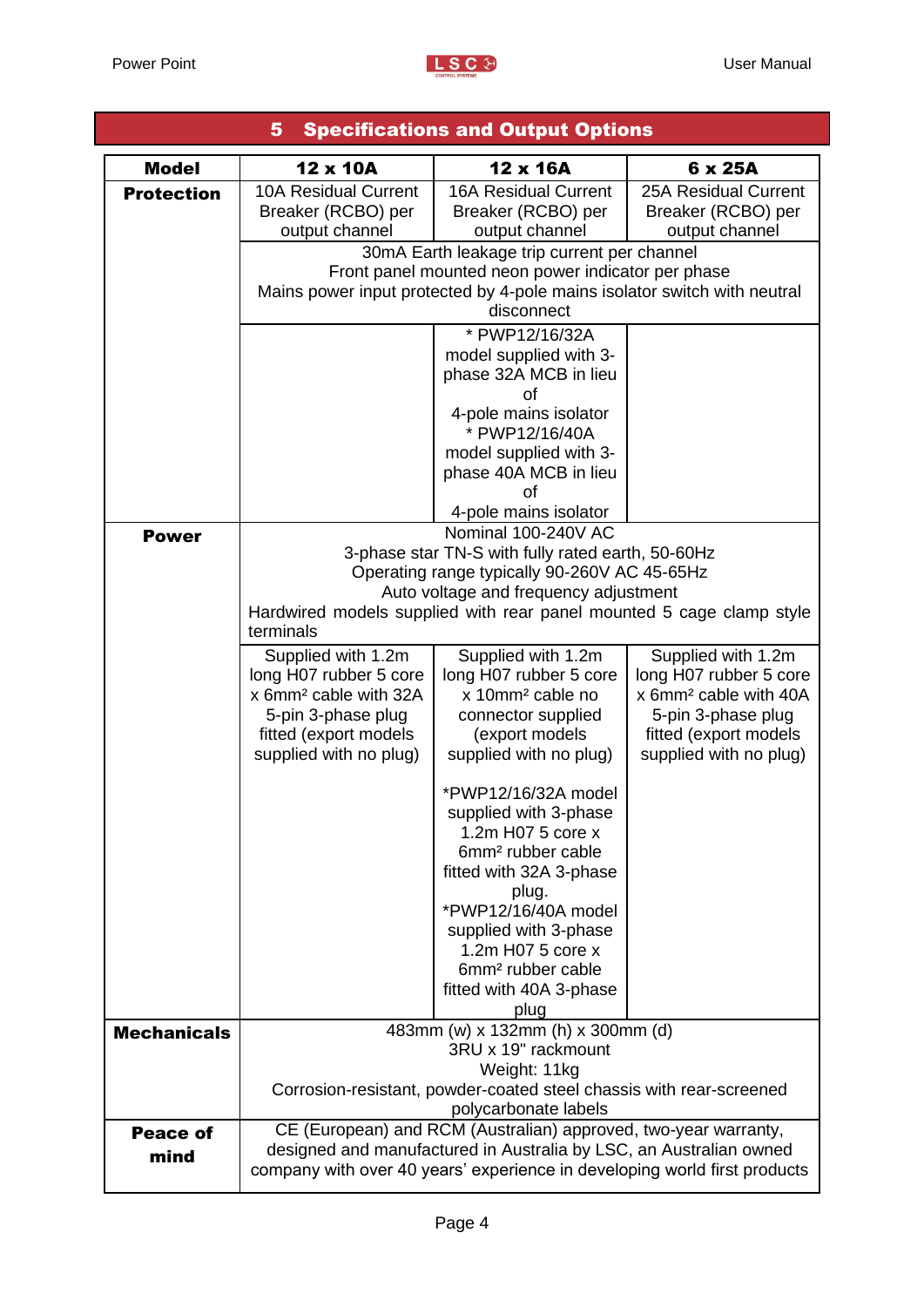| <b>Outputs</b> | <b>PWP12/10A</b>                            | PWP12/16A/32                                                                  | <b>PWP6/25A</b>                         |
|----------------|---------------------------------------------|-------------------------------------------------------------------------------|-----------------------------------------|
|                | $\odot$ $\odot$ $\odot$ $\odot$<br>⊙        | $\odot$ $\odot$ $\odot$ $\odot$<br>⊙                                          | $\odot$ $\odot$ $\odot$ $\odot$ $\odot$ |
|                | $\circledcirc \circledcirc \circ$<br>⊙<br>⊙ | $\circledcirc \circledcirc \circledcirc$<br>⊙                                 | ① ①<br>$\circledcirc \circledcirc$<br>€ |
|                | 12 x 3-pin 10 Amp                           | 12 x 3-pin 20 Amp                                                             | 6 paired 3-pin                          |
|                | Australian sockets                          | Australian sockets.                                                           | 20Amp/15Amp                             |
|                |                                             | 32A MCB (Main Circuit                                                         | Australian sockets                      |
|                | <b>PWP12/10T</b>                            | Breaker)<br>PWP12/16A/40                                                      | <b>PWP6/25T</b>                         |
|                |                                             | $\begin{array}{ccccc} \odot & \odot & \odot & \odot & \odot \end{array}$<br>⊙ |                                         |
|                | Frances Trances Trances<br>$rac{c}{a}$      | $\circledcirc \circledcirc \circ$<br>⊙<br>⊙                                   | <del>mm</del><br>Tees ees<br>Tara Tari  |
|                | 12Ch x 10A                                  | 12 x 3-pin 20 Amp                                                             | 6Ch x 25A                               |
|                | <b>Hardwired terminals</b>                  | Australian sockets.                                                           | <b>Hardwired terminals</b>              |
|                |                                             | 40A MCB (Main Circuit<br>Breaker)                                             |                                         |
|                | <b>PWP12/10W</b>                            |                                                                               |                                         |
|                |                                             |                                                                               |                                         |
|                |                                             |                                                                               |                                         |
|                | 2 x 16-pin Wieland                          |                                                                               |                                         |
|                | sockets<br>PWP12/10X.                       |                                                                               |                                         |
|                |                                             |                                                                               |                                         |
|                |                                             |                                                                               |                                         |
|                | 2 x 19-pin Socapex                          |                                                                               |                                         |
|                | sockets                                     |                                                                               |                                         |
|                | <b>PWP12/10P</b>                            |                                                                               |                                         |
|                | Ø<br>Ø<br>Ø                                 |                                                                               |                                         |
|                | 12 x PowerCON                               |                                                                               |                                         |
|                | sockets                                     |                                                                               |                                         |

## <span id="page-6-0"></span>5.1 Wieland Pinouts

| <b>Connector 1</b> | <b>Function</b> | <b>Connector 2</b> | <b>Function</b> |
|--------------------|-----------------|--------------------|-----------------|
| Pin 1              | Chan 1 Active   | Pin 1              | Chan 7 Active   |
| Pin 2              | Chan 2 Active   | Pin 2              | Chan 8 Active   |
| Pin 3              | Chan 3 Active   | Pin 3              | Chan 9 Active   |
| Pin 4              | Chan 4 Active   | Pin 4              | Chan 10 Active  |
| Pin 5              | Chan 5 Active   | Pin 5              | Chan 11 Active  |
| Pin 6              | Chan 6 Active   | Pin 6              | Chan 12 Active  |
| Pin 7              | Not used        | Pin 7              | Not used        |
| Pin 8              | Not used        | Pin 8              | Not used        |
| Pin 9              | Chan 1 Neutral  | Pin 9              | Chan 7 Neutral  |
| <b>Pin 10</b>      | Chan 2 Neutral  | <b>Pin 10</b>      | Chan 8 Neutral  |
| <b>Pin 11</b>      | Chan 3 Neutral  | <b>Pin 11</b>      | Chan 9 Neutral  |
| <b>Pin 12</b>      | Chan 4 Neutral  | <b>Pin 12</b>      | Chan 10 Neutral |
| <b>Pin 13</b>      | Chan 5 Neutral  | <b>Pin 13</b>      | Chan 11 Neutral |
| <b>Pin 14</b>      | Chan 6 Neutral  | <b>Pin 14</b>      | Chan 12 Neutral |
| <b>Pin 15</b>      | Not used        | <b>Pin 15</b>      | Not used        |
| <b>Pin 16</b>      | Not used        | <b>Pin 16</b>      | Not used        |

**Note:** Earth connection is via the clips on the side of the socket insert.

**Note:** This is the recommended wiring scheme for Harting/Wieland connectors. An alternative wiring scheme exists for these connectors and Power Point units can be wired to the alternative